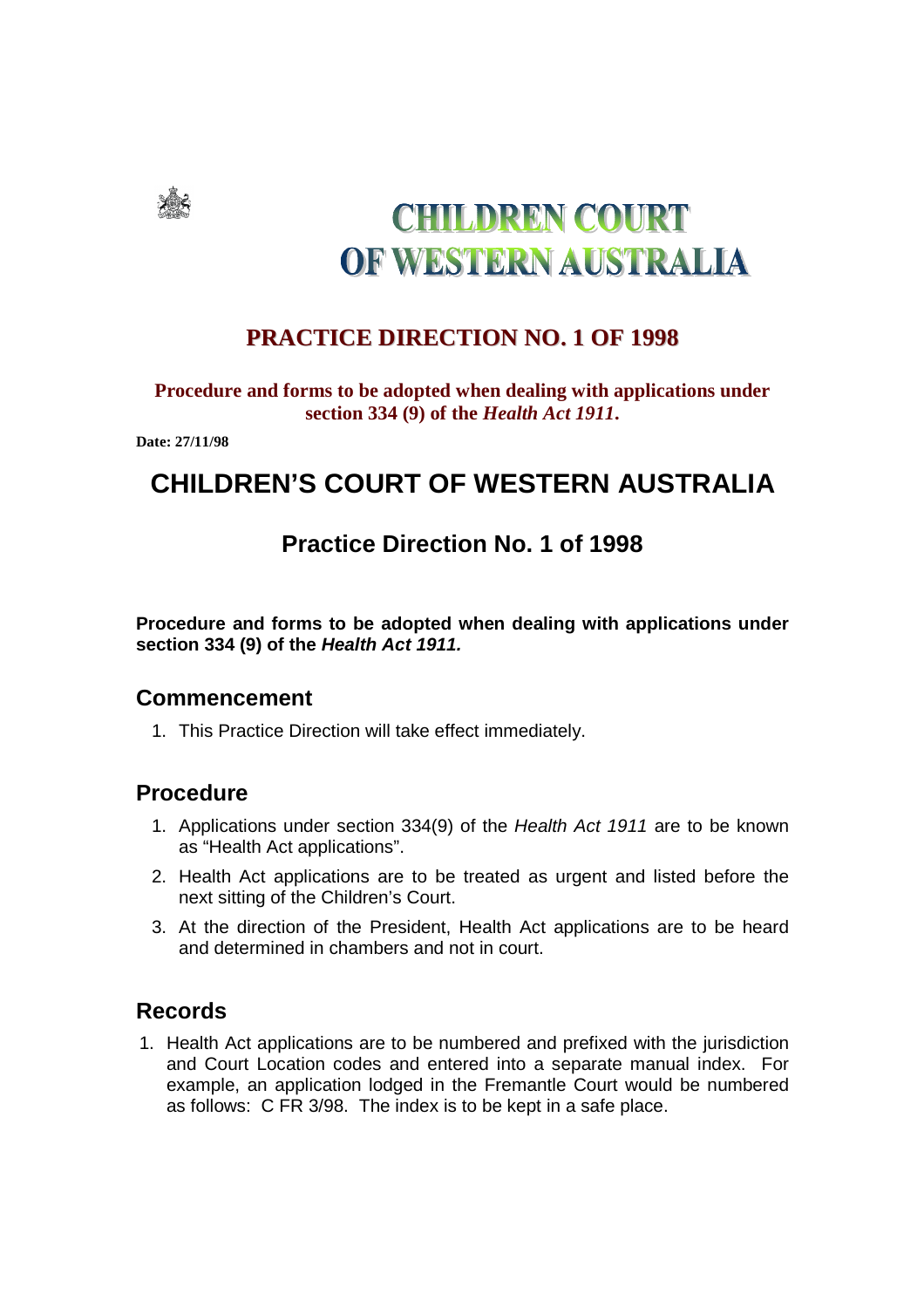- 2. A separate range of numbers from those used for normal Children's Court matters must be used for Health Act applications.
- 3. Health Act applications are not to be entered into the CHIPS computer system. This is important to ensure that court officers do not disclose details or any particulars of an application to persons other than the applicant.
- 4. The magistrate's order recorded on the application is to be considered as the original order. Where the application is approved, two copies of the extracted order are to be signed by the judicial officer making the order. One copy is to be given to the applicant and the other is to be filed. The second copy may be given to the applicant on demand.
- 5. Health Act applications are to be filed separately from the Children's Court complaints and applications. The application and associated papers must be placed in an envelope, the application number written on it, the envelope sealed and then filed. Files must be kept in a safe place.